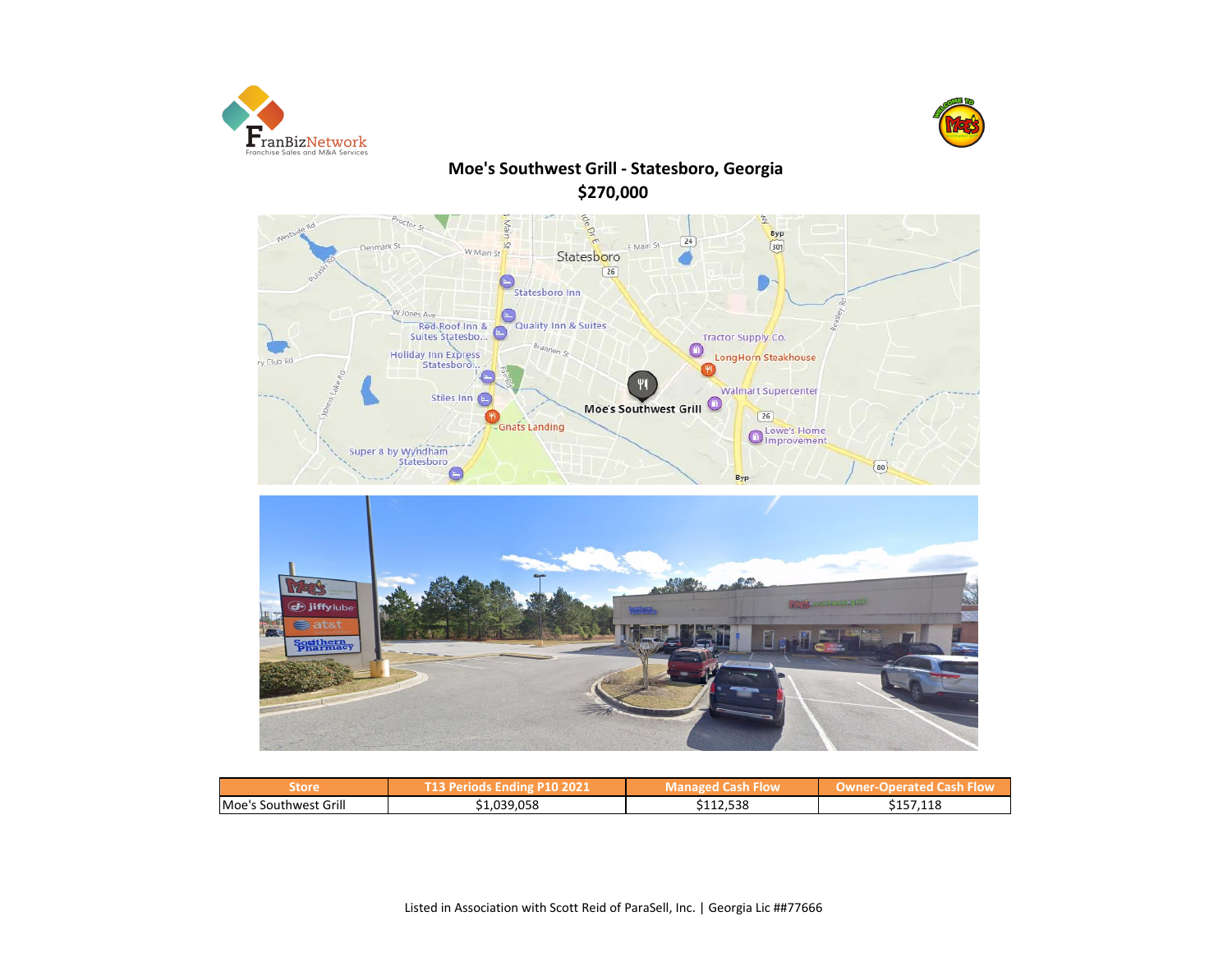

## **CONFIDENTIAL Executive Summary**

| <b>Purchase Price:</b>      | \$270,000   |
|-----------------------------|-------------|
| Total Annual Sales*:        | \$1,039,058 |
| Inventory:                  | \$5,000     |
| Managed Cash Flow**:        | \$112,538   |
| Owner-Operated Cash Flow**: | \$157,118   |

**Moe's Southwest Grill** \$1,039,058 **608 Brannen St.** Statesboro, GA 30458



**List price does not include inventory, franchise transfer fees, or lease security deposits.**

\* T13 Periods Ending P10 2021

\*\* Cash Flow is a net income projection based on trailing 12 months sales and expenses as stated on Seller's P&Ls. Adjustments are made to reflect brand norms for the region and/or expected increases/decreases in costs. Analysis is for proforma purposes only, Buyer should complete his own due diligence review. Ask your agent for summary of adjustments.

### **Franchise Information:**

Focus Brands is the indirect parent company of Moe's Southwest Grill and other iconic foodservice brands (Schlotzsky's, Carvel, Cinnabon, McAlister's Deli, Auntie Anne's and Jamba). Moe's has more than 700 restaurants in 40 states. Patrons at Moe's are able to create their own unique southwestern flavor with more than 20 fresh ingredients available. Franchisor prefers at least \$100,000 in liquidity and a net worth of \$1,000,000.

| Franchise Agreement Expiration: 7/31/2022                             | Transfer Fee: \$3,000             | Training Location: Atlanta, GA   |
|-----------------------------------------------------------------------|-----------------------------------|----------------------------------|
| Royalty: 5%                                                           | Advertising: 2.5%                 | <b>Training Period: TBD</b>      |
| Remodel Requirements: Required at renewal, approx \$150K, negotiable. |                                   |                                  |
| Lease Information:                                                    |                                   |                                  |
| Monthly Base Rent: \$5,652                                            | Options: 1x3yr                    | Security Deposit: N/A            |
| Percentage Rent: 5%                                                   | CAM: \$240                        | Real Property Available: No      |
| Expiration: 7/31/2022                                                 | Monthly Property Tax: Included    | Increases: 2.5% with next option |
| <b>Location Details:</b>                                              |                                   |                                  |
| <b>Business Established: 2003</b>                                     | Building Type: Inline; Endcap     | Building Size: 2,700 SF          |
| Owner Since: 2010                                                     | Seating: 86                       | Employees: 20                    |
| Hours of Operation: 11a-9p                                            | Licenses Needed: Business, Health | Equipment Value: \$80,000        |

Inline, endcap location shared with Southern Pharmacy near the intersection of Gentilly Rd and Brannen St. Many big box stores nearby including a Walmart Supercenter, AMC movie theater and Lowe's Home Improvement. Georgia Southern University is a mile away as is I-80/Veterans Memorial Parkway (Bypass 301). A YMCA is located across the street and the surrounding area boasts many hotels, small businesses, schools and single family homes. Nearby competitors include Taco Bell and El Sombrero.

## **Remember you have agreed to keep all FranBizNetwork listings confidential.**

As a part of the due diligence process you are encouraged to contact other franchisees with questions about the brand, but remember you are bound by a confidentiality agreement and cannot share the location or any details about the business you are considering buying. Please direct any questions you might have for the Seller to your FranBizNetwork agent. Feel free to visit the location(s) as a customer, but be discreet and do not ask questions of employees, managers, or other customers. Please do not draw unneccessary attention to yourself, as rumors of a pending sale can hurt the business.

Listed in Association with Scott Reid of ParaSell, Inc. | Georgia Lic ##77666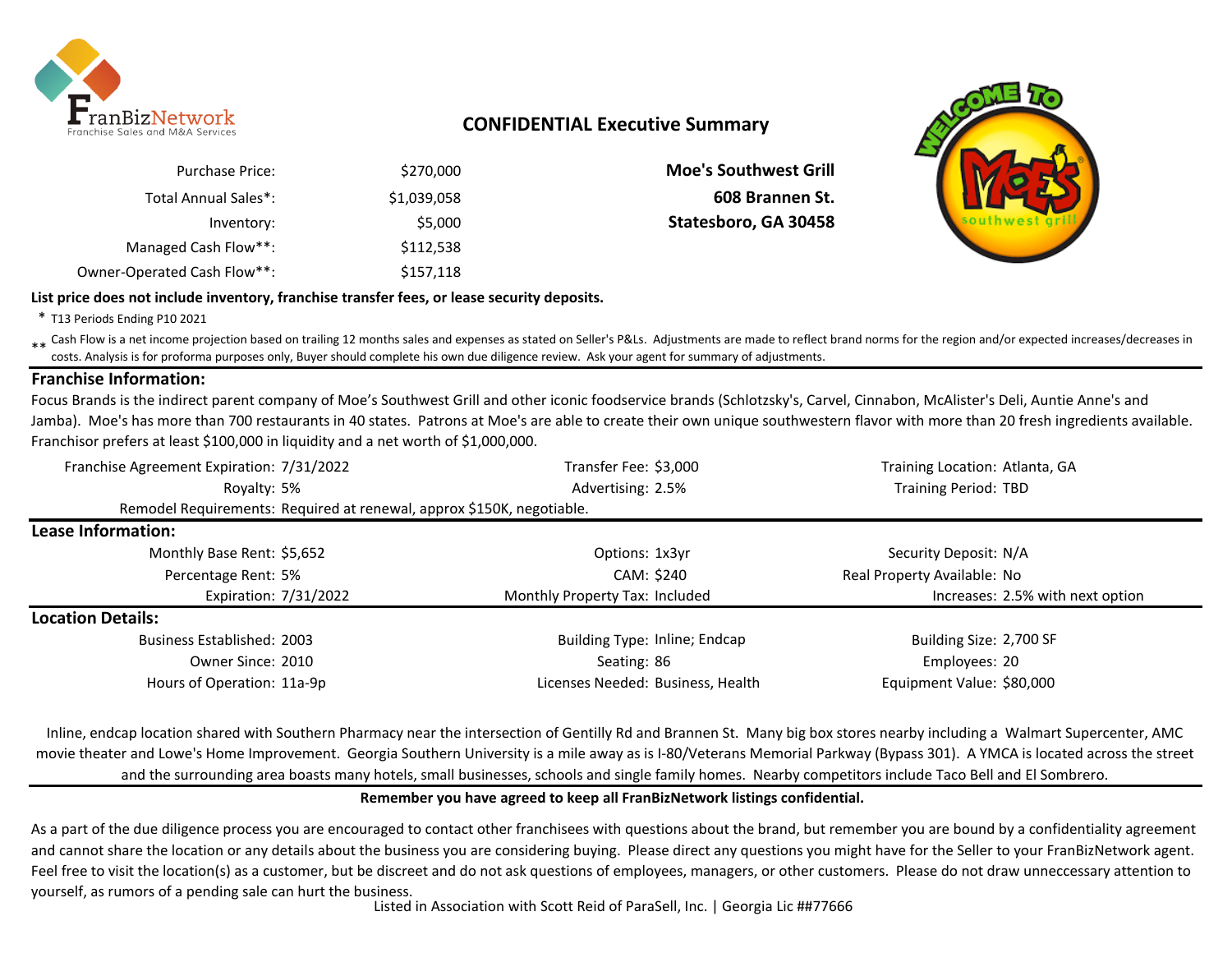

**Moe's Southwest Grill**



|         | <b>P1</b>  | <b>P2</b>    | P <sub>3</sub> | <b>P4</b>  | <b>P5</b>   | <b>P6</b>    | <b>P7</b>  | <b>P8</b>  | P <sub>9</sub> | <b>P10</b> | <b>P11</b>  | <b>P12</b> | <b>P13</b> | <b>TOTAL</b> |
|---------|------------|--------------|----------------|------------|-------------|--------------|------------|------------|----------------|------------|-------------|------------|------------|--------------|
| 2018    | \$82,318   | \$86,351     | \$80,649       | \$86,353   | \$75,897    | \$60,421     | \$60,430   | \$77,724   | \$84,327       | \$87,445   | \$79,390    | \$63,985   | \$35,740   | \$961,031    |
| 2019    | \$84,748   | \$97,224     | \$102,743      | \$100,847  | \$93,668    | \$71,040     | \$70,844   | \$77,554   | \$85,836       | \$105,792  | \$89,436    | \$80,730   | \$45,138   | \$1,105,600  |
| \$ +/-  | \$2,430    | \$10,873     | \$22,094       | \$14,494   | \$17,771    | \$10,619     | \$10,414   | (5170)     | \$1,509        | \$18,347   | \$10,046    | \$16,745   | \$9,398    | \$144,569    |
| $% +/-$ | 3%         | 13%          | 27%            | 17%        | 23%         | 18%          | 17%        | 0%         | 2%             | 21%        | 13%         | 26%        | 26%        | 15%          |
|         |            |              |                |            |             |              |            |            |                |            |             |            |            |              |
| 2019    | \$84,748   | \$97,224     | \$102,743      | \$100,847  | \$93,668    | \$71,040     | \$70,844   | \$77,554   | \$85,836       | \$105,792  | \$89,436    | \$80,730   | \$45,138   | \$1,105,600  |
| 2020    | \$81,929   | \$85,267     | \$68,535       | \$41,891   | \$58,077    | \$55,114     | \$43,916   | \$62,762   | \$54,732       | \$72,822   | \$78,271    | \$72,065   | \$42,872   | \$818,253    |
| $$ +/-$ | ( \$2,819) | ( \$11, 957] | (534, 208)     | (558, 956) | ( \$35,591) | ( \$15, 926) | (526, 928) | (514, 792) | ( \$31, 104]   | (\$32,970) | ( \$11,165) | ( \$8,665) | ( \$2,266) | (5287, 347)  |
| $% +/-$ | $-3%$      | $-12%$       | $-33%$         | $-58%$     | $-38%$      | $-22%$       | $-38%$     | $-19%$     | $-36%$         | $-31%$     | $-12%$      | $-11%$     | $-5%$      | $-26%$       |
|         |            |              |                |            |             |              |            |            |                |            |             |            |            |              |
| 2020    | \$81,929   | \$85,267     | \$68,535       | \$41,891   | \$58,077    | \$55,114     | \$43,916   | \$62,762   | \$54,732       | \$72,822   | \$78,271    | \$72,065   | \$42,872   | \$818,253    |
| 2021    | \$78,595   | \$81,706     | \$87,825       | \$95,343   | \$86,329    | \$70,416     | \$68,185   | \$86,009   | \$95,350       | \$96,092   | \$0         | \$0        | \$0        | \$845,850    |
| $$+/-$  | ( \$3,334) | ( \$3,561]   | \$19,290       | \$53,452   | \$28,252    | \$15,302     | \$24,269   | \$23,247   | \$40,618       | \$23,270   |             |            |            | \$220,805    |
| $% +/-$ | $-4%$      | $-4%$        | 28%            | 128%       | 49%         | 28%          | 55%        | 37%        | 74%            | 32%        |             |            |            | 35%          |

**MONTHLY SALES**